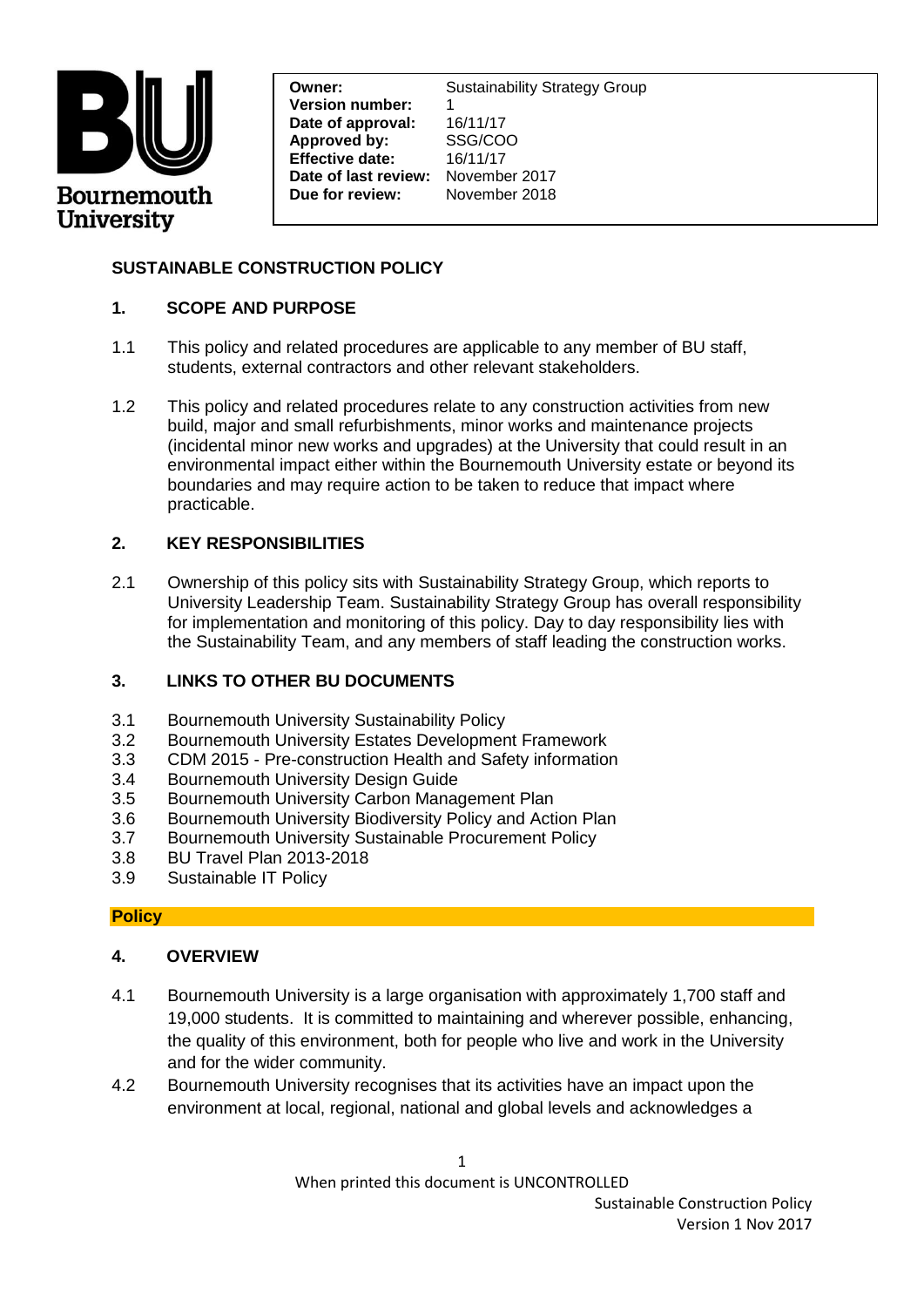responsibility for the protection of the environment and the health of its members and the community.

- 4.3 The 2012-2018 Strategic Plan includes a commitment to reduce University's impact on the environment and to consider corporate social responsibility within its policies and procedures across all relevant areas. As part of this commitment the University recognises the need to improve the sustainability of its construction projects.
- 4.4 The following thresholds will be applied to projects based on their construction value:

| New build/refurbishment                  | <b>Standard</b>                              |
|------------------------------------------|----------------------------------------------|
| New Build                                | <b>BREEAM 'Excellent' with consideration</b> |
|                                          | of achieving 'Outstanding'                   |
| Major refurbishment (£1M+)               | Ska 'Gold' or BREEAM Refurbishment           |
|                                          | and Fit-Out 'Excellent'                      |
| Small refurbishment (£250k - £1M)        | Mini Ska                                     |
| Minor works/Maintenance projects (£25k - | <b>BU Design Standard</b>                    |
| £250k)                                   |                                              |

The decision to proceed with the particular scheme and rating (BREEAM/Ska) will be made following a feasibility stage cost and benefits analysis.

4.5 This Policy forms part of BU's contribution to achieving the UN Sustainable Development Goals.

# **5. AIMS**

The University is committed to:

- 5.1 Managing its estate to minimise harm to the environment;
- 5.2 Providing a high quality work and study environment to support the health and wellbeing of staff and students;
- 5.3 Maintaining existing buildings and infrastructure to provide world class facilities to support the business.

# **6. OBJECTIVES**

Bournemouth University will consider the sustainability implications of building materials, construction activities and building operations, and will undertake all construction activities for new build, major and small refurbishments, minor works and maintenance projects (incidental minor new works and upgrades) in line with the following principles:

- 6.1 Specifications should consider economic, social and environmental issues;
- 6.2 Environmental risks should be identified and managed to minimise and mitigate any negative impacts;
- 6.3 The mean-lean-green philosophy should be used to inform the design, minimising the demand for resources, providing efficient strategies and deploying renewable solutions to minimise residual carbon emissions;
- 6.4 All activities should wherever possible contribute towards the University's 40% carbon reduction target by 2020;

When printed this document is UNCONTROLLED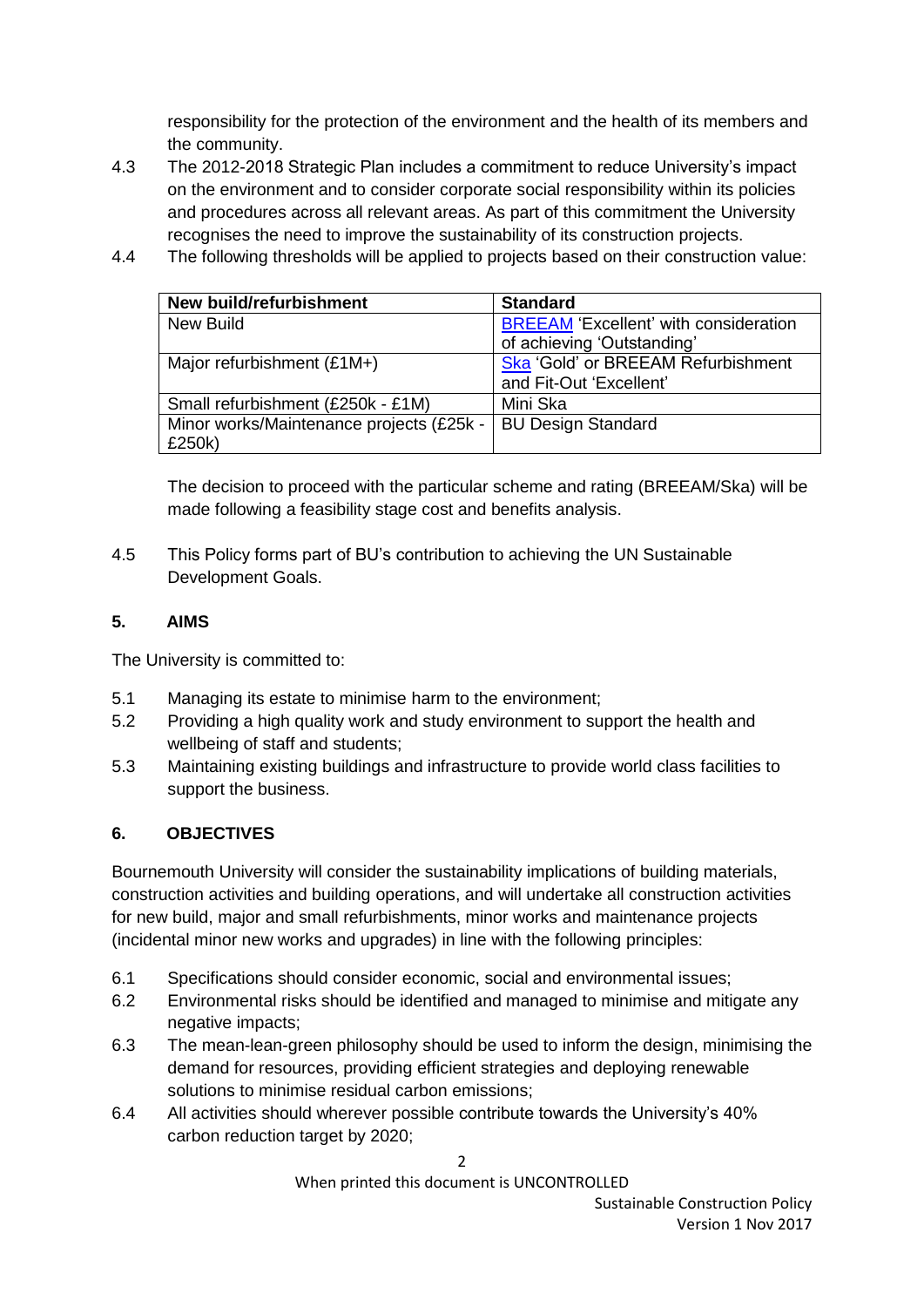- 6.5 A member of the Sustainability team is to be consulted on all construction activities to advise on sustainability risks and opportunities;
- 6.6 A Soft Landings philosophy and process should be implemented assuring early stakeholder involvement ;
- 6.7 A commissioning and handover process should be agreed with stakeholder engagement in line with the Soft Landings principles;
- 6.8 Facilities should be designed for flexibility where possible to allow ease of changes to use in the future;
- 6.9 Incorporate the principles of Sustainable Laboratories (S-Lab), where appropriate, in the design and operation of wet laboratories to deliver energy and water savings;
- 6.10 All construction activities will have a suitable Site Waste Management Plan and will seek to design out waste both during construction and from the useful life of the building;
- 6.11 Contractors involved in construction projects should have an Environmental Management System, ideally certified to ISO14001:2015;
- 6.12 Achieve a 90% recycling target by July 2018 for projects below £2M in construction value;
- 6.13 Consideration should be given to the use of materials with recycled content;
- 6.14 All construction activities should preserve and enhance biodiversity seeking to achieve an increase in net ecological value where possible, and mitigate any impact on wildlife and habitats;
- 6.15 All building materials should be specified from sustainable sources; including FSC or equivalent accredited timber, and contain less harmful chemicals, where possible;
- 6.16 The design of all projects must take account of the health, safety, accessibility and equality of the building users;
- 6.17 All project leaders will engage with and clarify any special requirements with major building stakeholders to ensure they are aware of the proposed works.
- 6.18 All projects, where appropriate, are to provide and/or update a Building Users guide to educate occupants on how to use the building and training will be provided to confirm the principles of sustainable design and construction and to promote in use energy saving measures

The following apply to projects with a construction value of over £2M:

- 6.19 All new buildings should achieve an Energy Performance Certificate (EPC) rating of  $'A$ :
- 6.20 Whole Life Costing should be considered including running and disposal costs, as well as the initial purchase price;
- 6.21 All new building's design will use the latest CIBSE weather sets and TM49 for probabilistic weather information, using Bournemouth temperature data and the BS EN 12056-3:2000 for drainage systems to take account of the impact of climate change on temperature and rainfall;
- 6.22 All projects are to achieve a 95% reuse/recycling target;
- 6.23 All projects are to have a TM54 assessment at the design stage to estimate annual operational energy use and the expected Display Energy Certificate (DEC) rating.